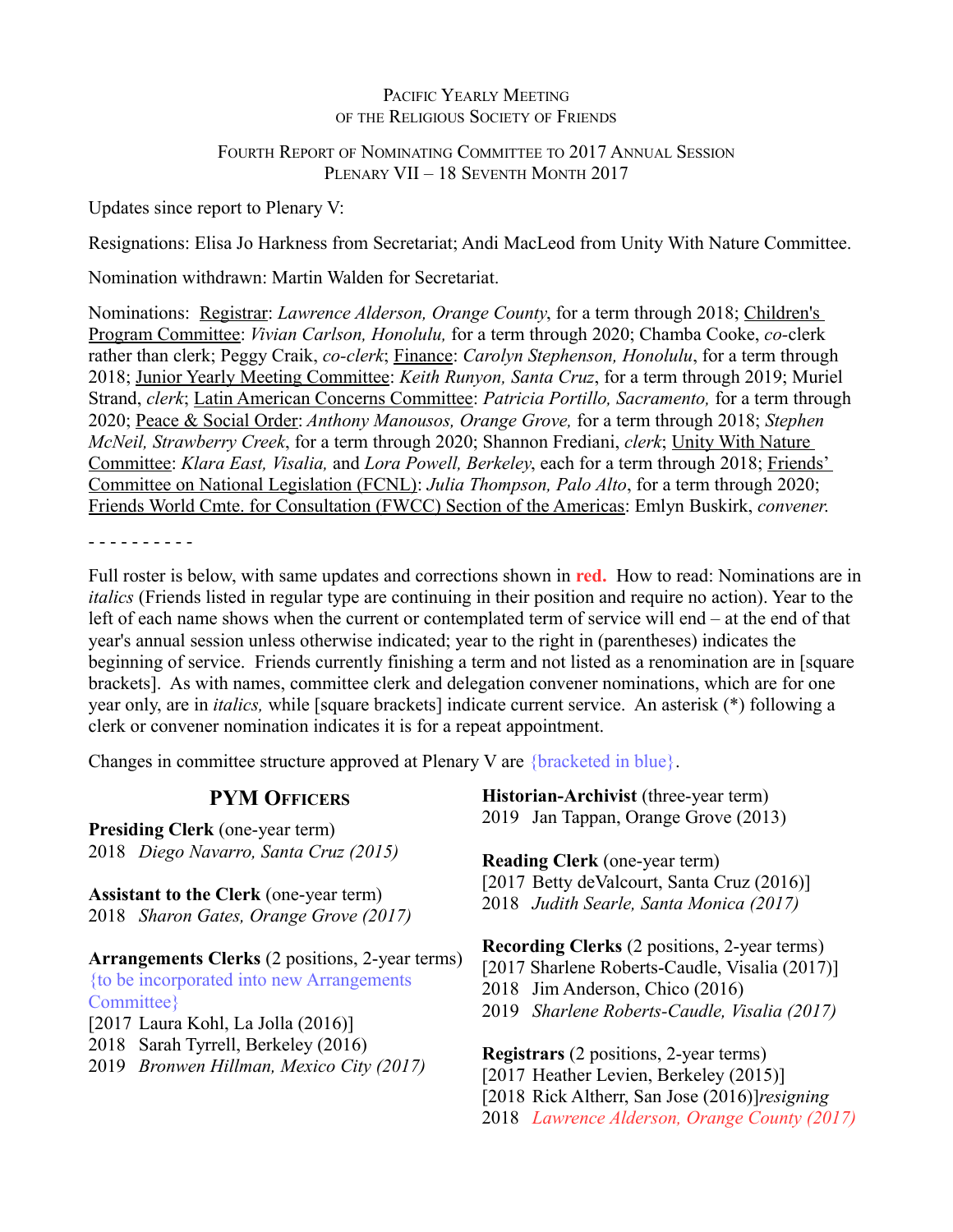2019 *Joe Magruder, Berkeley (2017)*

**Statistical Clerk** (three-year term) 2019 Sherri Sisson, Orange County (2017)

**Treasurer** (three-year term,  $10/1 - 9/30$ ) 2019 Roy Allen, Berkeley (2013)

## **PYM COMMITTEES**

(LISTED ALPHABETICALLY, EXCEPT NAMING AND NOMINATING, FOUND LAST)

#### **{Arrangements Committee**

|      | $(6$ members[, 3-year terms])                                                                                     |
|------|-------------------------------------------------------------------------------------------------------------------|
| 2018 |                                                                                                                   |
| 2018 |                                                                                                                   |
| 2019 |                                                                                                                   |
| 2019 |                                                                                                                   |
| 2020 |                                                                                                                   |
| 2020 |                                                                                                                   |
|      | $E_{\text{tot}}$ $\Omega_{\text{tot}}^{cc}$ , $\Omega_{\text{tot}}$ $\Omega_{\text{tot}}$ , $\Omega_{\text{tot}}$ |

Ex Officio: Registrars**}**

#### **Children's Program Committee**

(6 members, 3-year terms)

- 2018 Chamba Cooke, Grass Vly.(2015) *co-clerk\**
- 2018 Peggy Craik, ConejoVlyWG(2016)*co-clerk*
- *2018 Carol Cruickshank, San Francisco (2015)*
- 2019 \_\_\_\_\_\_\_\_\_\_\_\_\_\_\_\_\_\_\_\_\_\_\_\_
- 2020 *Mary Lee, Visalia (2017)*
- 2020 *Vivian Carlson, Honolulu (2017)*

Ex Officio: current and immediate past

program coordinators:

2017 Nate Secrest, Lake County WG (2016)

(current and immediate past)

{Ex Officio: Youth Programs Coordinator}

### **{Communications Committee**

|      | $(5$ members[, 3-year terms]) |  |
|------|-------------------------------|--|
| 2018 |                               |  |
|      |                               |  |
| 2019 |                               |  |
| 2019 |                               |  |
|      |                               |  |
| 2020 |                               |  |
| 2020 |                               |  |
|      |                               |  |

Ex Officio: Web Coordinator, Assistant to the Clerk, Youth Programs Coordinator**}**

**{Web Coordinator (appointed by Communications Committee) (- - - -** \_\_\_\_\_\_\_\_\_\_\_\_\_\_\_\_\_\_\_\_\_\_\_\_)}

## **Discipline Committee (AKA Faith & Practice Revision Committee)**

(6 members, 3-year terms)

- 2018 Chuck Orr, La Jolla (2014)
- 2018 Laura Magnani, Strawberry Creek (2016)
- 2019 Liz Baker, Sacramento (2013)
- 2019 Patricia Portillo, Sacramento (2016)
- 2020 *Carl Magruder, Strawberry Creek (2014)*
- 2020 *Robin Durant, Orange Grove (2015)*

Ex Officio: Historian-Archivist

#### **Finance Committee**

(6 members, 3-year terms)

- [2017 Matha Hunkins, Humboldt (2010)]
- [2018 Mary Miché, Lake County (2012)]*resigning*
- 2018 Sandy Farley, Palo Alto (2015)
- 2018 *Carolyn Stephenson, Honolulu (2017)*
- 2019 David Barrows, San Diego (2015) *clerk\**
- 2019 Deborah Marks, Strawberry Creek (2016)
- 2020 *Sharon Shen, Berkeley (2015)*
- 2020 *Emma Castanedo, La Jolla (2017)* Ex Officio: Treasurer, Statistical Clerk

#### **Holding Corporation**

(6 members, 3-year terms)

- 2018 Peter Neumann, Santa Barbara (2015)
- 2018 Beth McCleary, Reno (2012)
- 2019 Jeff Kroeber, San Jose (2013)
- 2019 Stratton Jaquette, Palo Alto (2016)
- 2020 *Jennifer Carr, Las Vegas (2014)*
- 2020 *Sharlene Roberts-Caudle, Visalia (2014)* Ex Officio: Treasurer, Presiding Clerk (Holding Corp. appoints its own officers)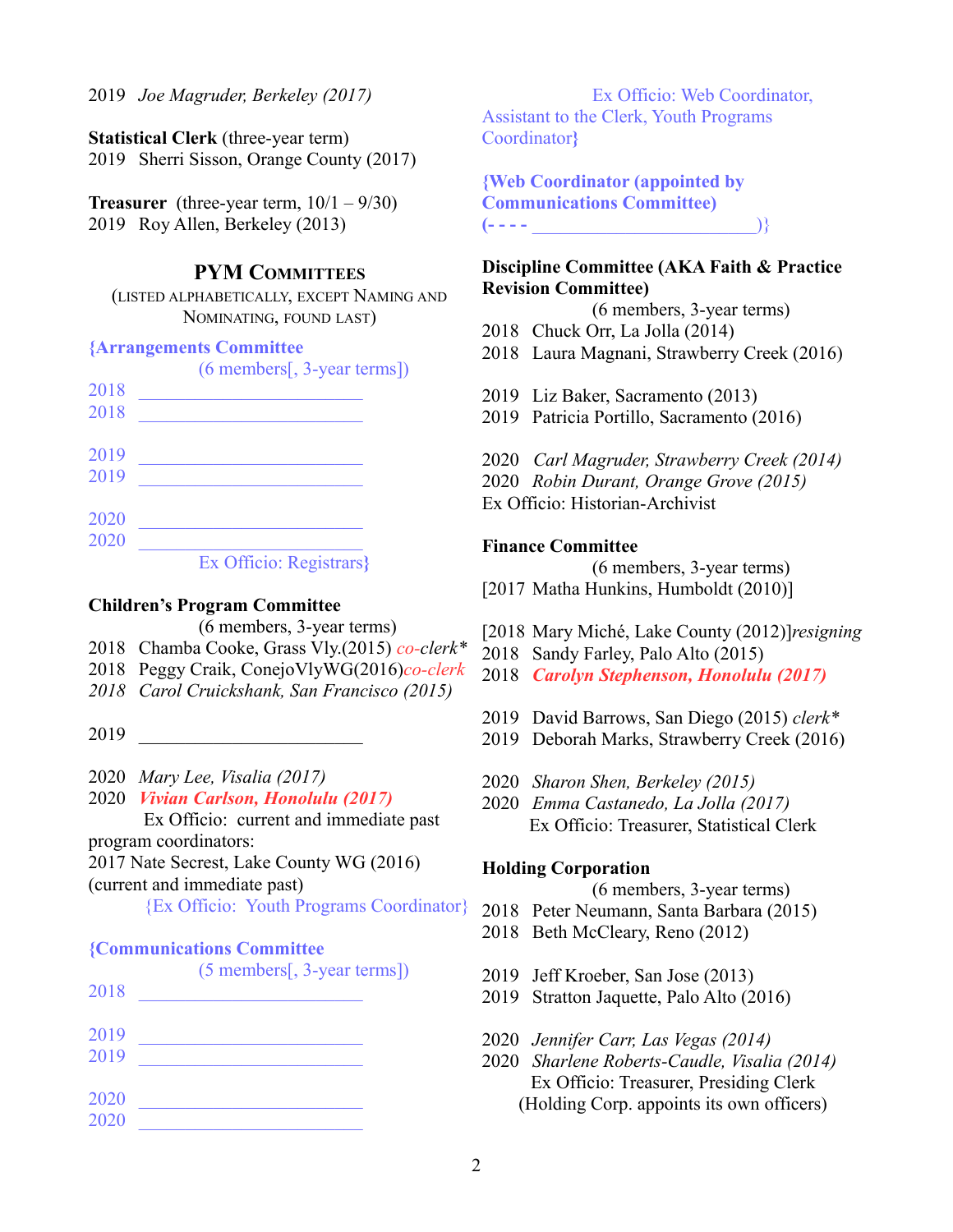#### **Junior Yearly Meeting Committee**

| $(9 \{8\}$ members, 3-year terms)           |
|---------------------------------------------|
| [2017 Steve Leeds, San Francisco $(2011)$ ] |
| [2017 Don McCormick, Grass Valley (2017)]   |

[2018 Kate Connell, Sta.Barbara (2012) coclerk]*resigning*

- 2018 *Erika Tarabini, Redding (2013)*
- 2018 Muriel Strand, Sacramento (2015) *clerk*
- 2018 \_\_\_\_\_\_\_\_\_\_\_\_\_\_\_\_\_\_\_\_\_\_\_\_
- 2019 Dan Strickland, Or. Gv. (2013) [co-clerk]
- 2019 Suzanne Doss, Orange Grove (2013)
- 2019 *Keith Runyon, Santa Cruz (2017)*

2020 *Don McCormick, Grass Valley (2017)* 2020 *Sarah Armstrong Jones, Big Island (2017)* 2020 *Larissa Keeler, Strawberry Creek (2017)* Ex Officio: Youth Programs Coordinator (Note: this is the adult committee; JYM teens appoint their own JYM Clerk(s) and Ministry  $\&$ Oversight Committee, whose names are reported at Annual Session)

#### **Latin American Concerns Committee**

(5-9 {8} members, 3-year terms) (plus three members appointed year-to-year by Guatemala Scholarship Program, El Salvador Project & Casa de los Amigos (Mexico))

- 2018 Ann Boone, Redwood For. (2015)
- 2018 Linda Rowell, Chico (2015)
- 2019 Betty Guthrie, Orange County (2016)
- 2019 Nate Secrest, Lake County (2016)
- 2019 Laura Kohl, La Jolla (2013)
- 2020 *Margaret Bean, Guatemala (2013)*
- 2020 *Burton Housman, La Jolla (2015)*
- **2020** *Patricia Portillo, Sacramento (2017)*

[2017 El S. Trudy Reagan, Palo Alto]

- (2018 Casa Patricia Constantino, Mexico City)
- (2018 El S. information being obtained)
- (2018 Guat. Donna Smith, Redwood For.) *clerk*

#### **Ministry and Oversight Committee**

(9 members, 3-year terms)

- [2017 Bronwen Hillman, Mexico City (2011)]
- [2017 Joe Magruder, Berkeley (2011)]
- [2017 Julie Harlow, Davis (2014)]
- 2018 Janet Gastil, San Diego (2014)
- 2018 Sally Kingsland, Str. Ck. (2015) *co-clerk\**
- 2018 Kylin Navarro, Berkeley (2015) *co-clerk\**
- 2019 Shayne Lightner, Santa Monica (2013)
- 2019 Jim Summers, La Jolla (2016)
- 2019 Valerie Nuttman, Santa Cruz (2016)

2020 *Thistle West, Strawberry Creek (2017)*

2020 *Shan Cretin, Santa Monica (2017)*

2020 \_\_\_\_\_\_\_\_\_\_\_\_\_\_\_\_\_\_\_\_\_\_\_\_

#### **Peace and Social Order Committee**

 $(9 \{5\}$  members, 3-year terms)

- [2017 Bill Spencer, Humboldt (2011)]
- 2018 *Anthony Manousos, Orange Grove (2014)*
- 2018 Eric Straatsma, Redwood Forest (2015)
- 2018 *Graciela Martinez, Visalia (2017)*
- 2019 Linda Dunn, Inland Valley (2016)
- 2019 Shannon Frediani, Santa Cruz (2016) *clerk*
- 2019 Sandra Gey, Berkeley (2013)
- 2020 *Stephen McNeil, Strawberry Creek (2014)*
- 2020 *David Breitzmann, San Francisco (2017)*

2020 *Linnea Hanson, Chico (2017)*

Ex Officio: clerk {s CPQM &} SCQM P&SO,

1 PYM {delegate for each relevant organization

 $(AFSC, \text{FCNL} \{\text{rep.}, \& \{PYM\}FCL \{CA\text{rep.}\})\}$ 

## **Religious Educ. for Children Cmte.**

(Inactive; no appointments since 2015) {Becoming a subcommittee of Ministry & Oversight as the Religious Education Subcommittee}

- [2017 Elizabeth Bills, La Jolla (2014)]
- 2018 John Cantu, Santa Cruz (2012)
- 2018 Delcy Steffy, Sacramento (2013)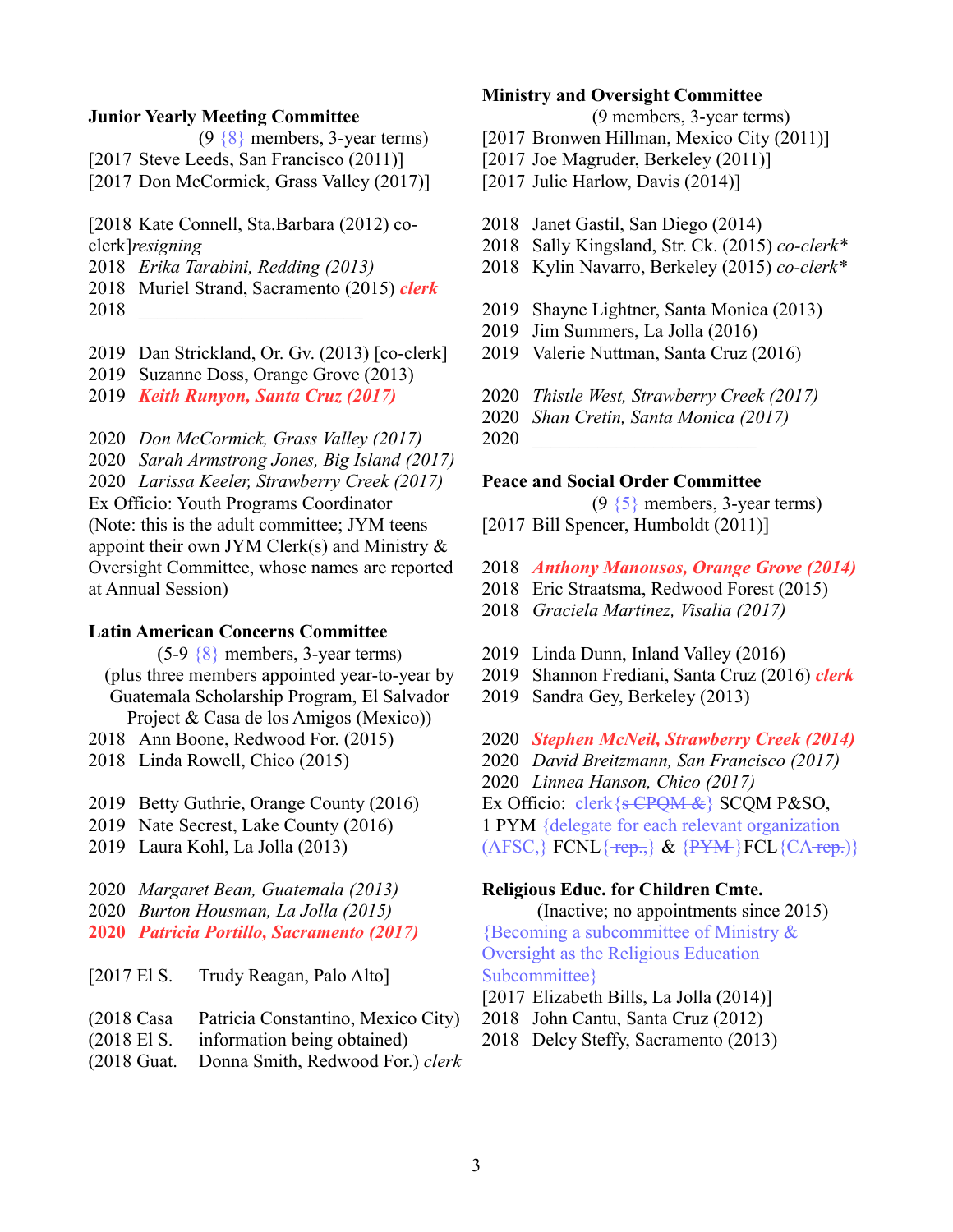### **Secretariat Committee**

(3 members, 3-year terms) {Becoming part of new Communications Committee}

[2017 Martha Carey, La Jolla (2016)]

[2018 Elisa Jo Harkness, Sta.M. (2015)]*resigning* 2018 \_\_\_\_\_\_\_\_\_\_\_\_\_\_\_\_\_\_\_\_\_\_\_\_

2019 George Mills, Palo Alto (2016) *clerk*

2020 *Martin Walden, Ctrl Coast(2017)withdrawn* 2020 \_\_\_\_\_\_\_\_\_\_\_\_\_\_\_\_\_\_\_\_\_\_\_\_

Ex Officio: Assistant to the (Presiding) Clerk

#### **Site Committee**

(Inactive; no appointments since 2015) {Laid down; tasks go to new Arrangements Committee}

[2017 Paul Harris, Redwood Forest (2011)] 2018 John Pixley, Claremont (2009) 2018 Sue Torrey, Central Coast (2015) Ex Officio: current & immediate past Arrangements Clerks

#### **Unity with Nature Committee**

(9 {6} members, 3-year terms) [2017 Meagan Fischer, Chico (2014)]

- 
- [2017 Rick Herbert, Strawberry Creek (2014)]
- [2017 Tom Farley, Palo Alto (2016)]

2018 Catya de Neergaard, Str.Ck. (2013) [clerk]

- 2018 *Klara East, Visalia (2017)*
- 2018 *Lora Powell, Berkeley (2017)*

2019 Shelley Tanenbaum, Strawberry Ck. (2013)

2019 Sharon Shen, Berkeley (2016)

2019 Andi Macleod, La Jolla (2016) *resigned*

2019 \_\_\_\_\_\_\_\_\_\_\_\_\_\_\_\_\_\_\_\_\_\_\_\_

2020 *Andrea Beane, Santa Monica (2017)* 2020 *Patricia Constantino, Mexico City (2017)* 2020 \_\_\_\_\_\_\_\_\_\_\_\_\_\_\_\_\_\_\_\_\_\_\_\_

## **Youth Programs Coordinator**

(appointed by Youth

Programs Coord. Cmte.)

(- - - - Alyssa Nelson, Davis (2011))

# **Youth Programs Coordinating Cmte. (YPCC)**

(6 members, 3-year terms)

[2017 Steve Leeds, San Francisco (2011)]

- 2018 Barbara Babin, Redwood Forest (2016)
- 2018 *Gail Eastwood, So. Humboldt WG (2017)*
- 2019 Melissa Lovett-Adair, Ctrl. Coast (2016)
- 2019 Bertha Peña, Mexico City (2016) *clerk\**
- 2020 *Jennifer Carr, Las Vegas (2013)*
- 2020 *Stephen Myers, Sacramento (2014)*

#### **YPCC Youth Members**

(4 members, 1-year terms;

nominated by YPCC)

- [2017 Kylin Navarro, Berkeley (2014)]
- [2017 Rebekah Percy, La Jolla (2015)]
- [2017 Julian Garrett, San Jose (2016)]
- 2018 **\_\_\_\_\_\_\_\_\_\_\_\_\_\_\_\_\_\_\_\_\_\_\_\_**
- 2018 **\_\_\_\_\_\_\_\_\_\_\_\_\_\_\_\_\_\_\_\_\_\_\_\_**
- 2018 **\_\_\_\_\_\_\_\_\_\_\_\_\_\_\_\_\_\_\_\_\_\_\_\_**
- 2018 **\_\_\_\_\_\_\_\_\_\_\_\_\_\_\_\_\_\_\_\_\_\_\_\_**

### **Naming Committee** (appointed at Rep. Com.)

(3 members, 1-year terms through

- first First Day of Third Month)
- 2018 Steve Leeds, San Francisco (2017)
- 2018 Bertha Peña, Mexico City (2017), convener
- 2018 Sue Scott, Inland Valley (2017)

## **Nominating Committee**

(9 members, 3-year terms) (*nominated by Naming Committee*)

- [2017 Stephen Matchett, San Fran.(2011) clerk]
- [2017 Graciela Matinez, Visalia (2013)]
- 2018 Sue Torrey, Central Coast (2016)
- 2018 William O'Connell, Las Vegas WG (2017)
- *(2018 \_\_\_\_\_\_\_\_\_\_\_\_\_\_\_\_\_\_\_\_\_\_\_\_)*
- 2019 Ed Flowers, Apple Seed (2016)
- 2019 Ann Fuller, Santa Monica (2016)
- 2019 Kate Watkins, Santa Monica (2016)

| (2020  |  |
|--------|--|
| (2020  |  |
| (2020) |  |